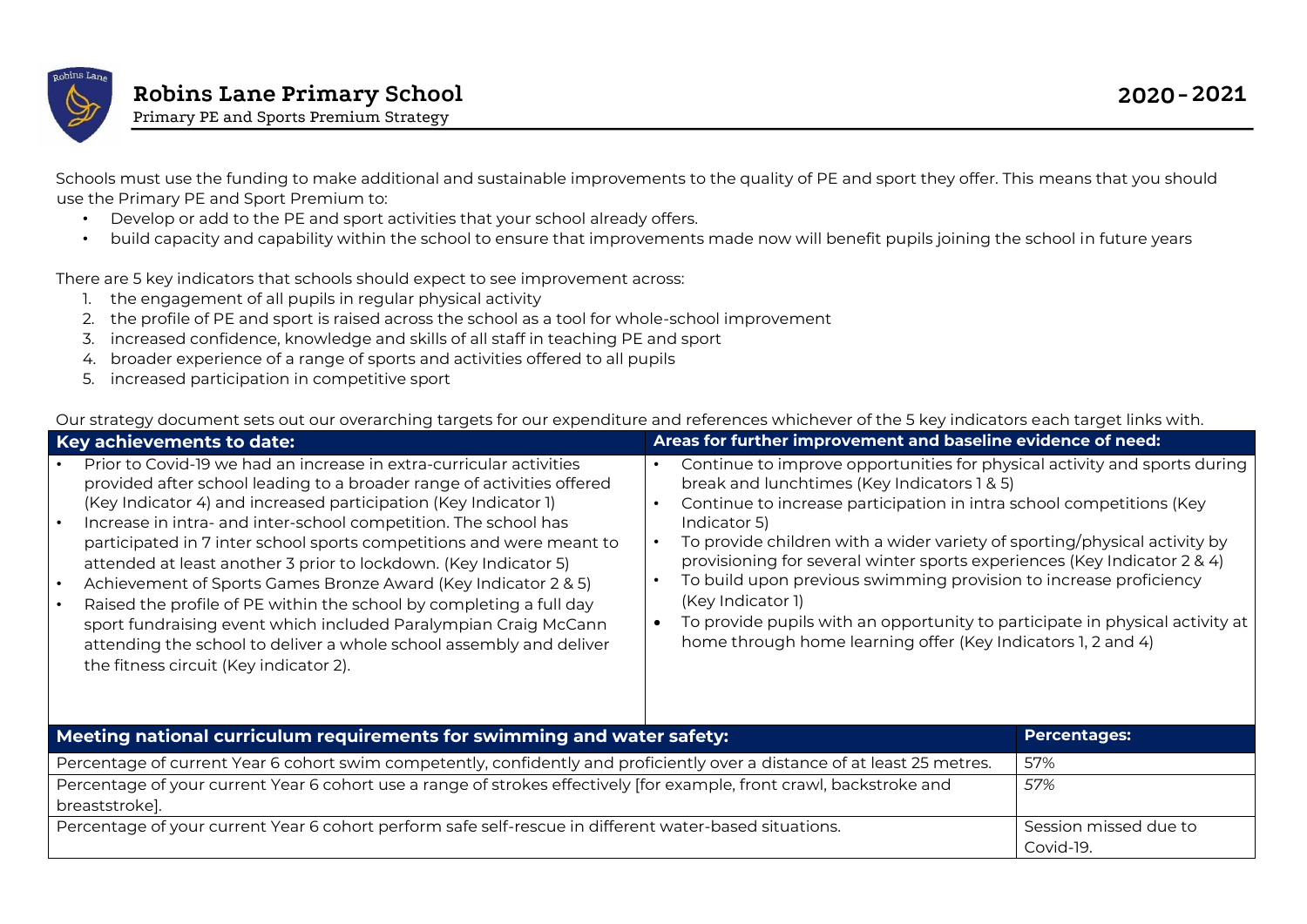|                                                                                                                       | Yes - School arranged for all |
|-----------------------------------------------------------------------------------------------------------------------|-------------------------------|
| Schools can choose to use the Primary PE and sport premium to provide additional provision for swimming but this must |                               |
| be for activity over and above the national curriculum requirements. Have you used it in this way?                    | Y6 pupils to complete a 6-    |
|                                                                                                                       | week course of swimming.      |
|                                                                                                                       | Unfortunately, Y6 missed      |
|                                                                                                                       | two sessions due to COVID-    |
|                                                                                                                       | -19.                          |

Note: The school was able to identify additional swimming catch-up lessons out of the local authority at the end of the academic year. This wasn't fully accessed due to a partial school closure as a result of COVID-19.

Did you carry forward an underspend from 2019-20 academic year into the current academic year? No

## **TARGET 1: Maintain the increased participation in break and lunchtime provision and ensuring all activities participated in are Covid-19 safe.**

| <b>Actions</b>                                                                                                                                                                             | <b>Expected outcomes/impact</b>                                                                                                                                                                                                           | <b>Cost and</b><br>resource<br><b>implications</b> | <b>Evidence-base</b><br>for judgement                                               | Links to the 5<br>key indicators                                                                          | <b>Evaluations and next steps</b>                                                                                                                                                                                                                                                                                                       |
|--------------------------------------------------------------------------------------------------------------------------------------------------------------------------------------------|-------------------------------------------------------------------------------------------------------------------------------------------------------------------------------------------------------------------------------------------|----------------------------------------------------|-------------------------------------------------------------------------------------|-----------------------------------------------------------------------------------------------------------|-----------------------------------------------------------------------------------------------------------------------------------------------------------------------------------------------------------------------------------------------------------------------------------------------------------------------------------------|
| 1.1 - To acquire new resources to<br>engage children in sport and<br>activity during break and<br>lunchtimes.                                                                              | Increased participation in<br>$\bullet$<br>activity during break and lunch.<br>Improved pupil voice feedback<br>$\bullet$<br>on provision during free play.<br>Development of opportunities<br>$\bullet$<br>for intra-school competition. | £700<br>(associated resources)                     | Break and lunch<br>observations<br>Pupil voice School<br>council meeting<br>records | Engage all (1)<br>Raise profile (2)<br>Range of<br>activities (4)<br>Increase<br>competitive sport<br>(5) | PE lead purchased a range of<br>equipment for the pupils to<br>use during break and<br>lunchtimes which allowed<br>each bubble group to have<br>adequate equipment to use<br>to increase physical activity<br>(PA). The next step will be to<br>further develop the<br>resources already available<br>to increase engagement<br>levels. |
| 1.2 – PE Lead to introduce a sports<br>themed lunchtime for pupils to<br>participate in a range of sports<br>throughout the week and ensure<br>all equipment is safe for pupils to<br>use. | Increased participation in<br>activity during break and<br>lunchtime.<br>Improved pupil voice feedback<br>on provision during free play.<br>Wider range of sports and<br>$\bullet$<br>activities for pupils                               | £0                                                 | Break and lunch<br>Observations<br>Pupil voice<br>School Council<br>meeting records | Engage all (1)<br>Raise profile (2)<br>Range of<br>activities (4)                                         | PE Leader introduced<br>themed days to ensure all<br>equipment was safe for<br>pupils.<br>The next step will be to<br>continue the themed days in<br>2021-22 however as<br>previously mentioned in 1.1,<br>increase the amount of<br>equipment and, thus,<br>increase participation.                                                    |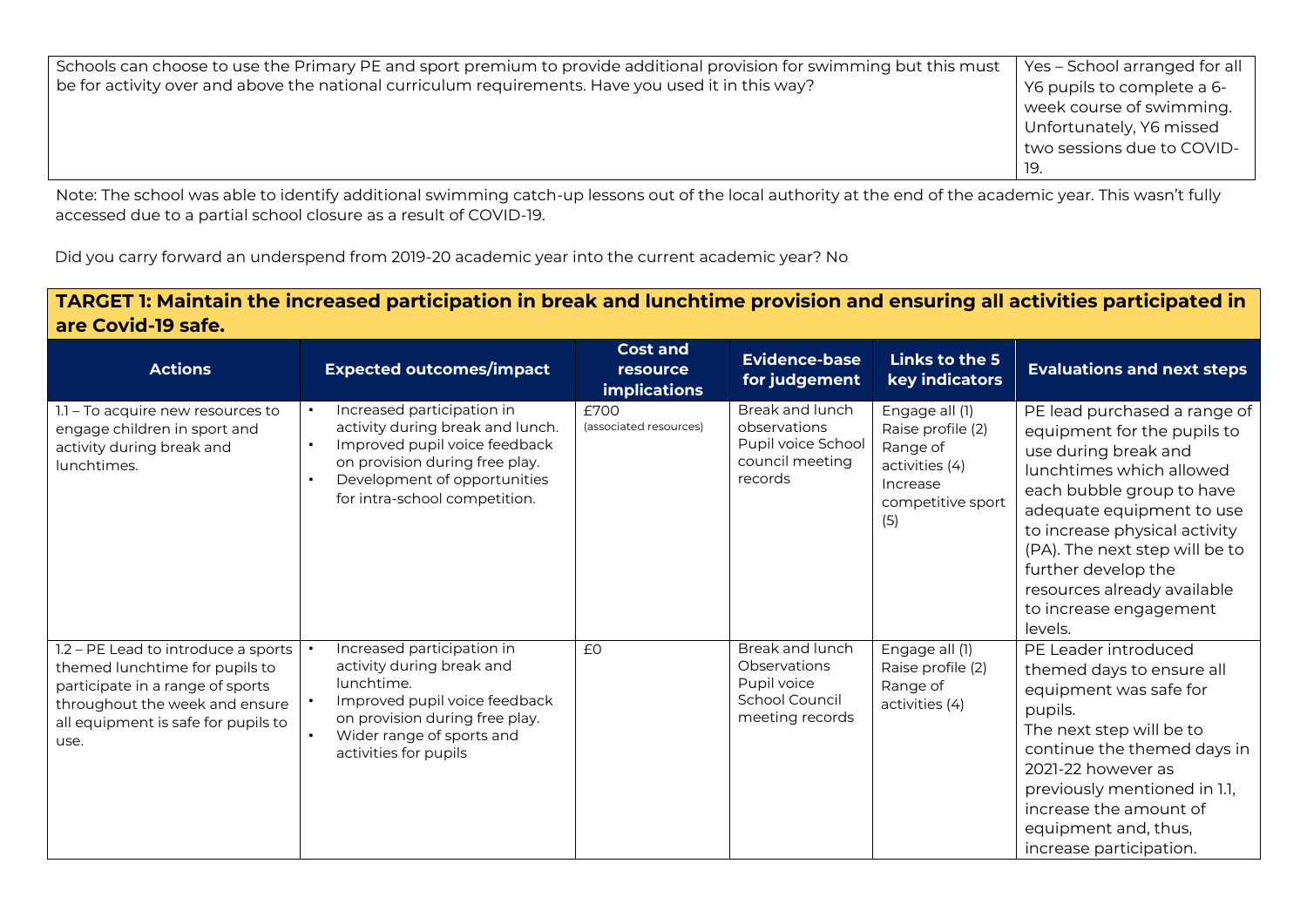| TARGET 2: To provide an accessible and equitable PE Home Learning Offer.                                                                                                                         |                                                                                                                                                                                                                |                                                    |                                                                                     |                                                                                                           |                                                                                                                                                                                                                                                                                                                                                                                                                                                                                                                                           |  |
|--------------------------------------------------------------------------------------------------------------------------------------------------------------------------------------------------|----------------------------------------------------------------------------------------------------------------------------------------------------------------------------------------------------------------|----------------------------------------------------|-------------------------------------------------------------------------------------|-----------------------------------------------------------------------------------------------------------|-------------------------------------------------------------------------------------------------------------------------------------------------------------------------------------------------------------------------------------------------------------------------------------------------------------------------------------------------------------------------------------------------------------------------------------------------------------------------------------------------------------------------------------------|--|
| <b>Actions</b>                                                                                                                                                                                   | <b>Expected outcomes/impact</b>                                                                                                                                                                                | <b>Cost and</b><br>resource<br><b>implications</b> | Evidence-base<br>for judgement                                                      | Links to the 5<br>key indicators                                                                          | <b>Evaluations and next steps</b>                                                                                                                                                                                                                                                                                                                                                                                                                                                                                                         |  |
| 2.1 - Purchase of appropriate<br>skipping ropes and tennis balls to<br>provide each pupil with.                                                                                                  | An increase in available<br>$\bullet$<br>equipment for pupils during<br>'exercise time'.<br>Allow pupils an opportunity to<br>$\bullet$<br>participate in PA in the case of a<br>bubble or school closure.     | £500<br>(associated resources)                     | Break and lunch<br>observations<br>Pupil voice School<br>council meeting<br>records | Engage all (1)<br>Raise profile (2)<br>Range of<br>activities (3)<br>Increase<br>competitive sport<br>(5) | PE lead purchased a<br>skipping rope and tennis ball<br>for every pupil within the<br>school. These were sent<br>home to the pupils during<br>the school closure and have<br>been used throughout the<br>school year. From the home-<br>learning records, 70% of<br>pupils engaged with the<br>equipment using the two-<br>page document for activity<br>ideas (2.2). The equipment is<br>now being used during<br>break and lunchtimes to<br>increase PA. The next step<br>will be to sustain, and build<br>on, themed daily activities. |  |
| 2.2 - PE Lead to create a two-<br>page document to support pupils<br>with ideas for how to use the<br>skipping rope and tennis ball<br>effectively in the case of a bubble<br>or school closure. | Provide pupils and parents with<br>a deeper understanding of ideas<br>they can use the equipment<br>effectively at home.<br>An increase in physical activity<br>$\bullet$<br>for pupils in school and at home. | E <sub>0</sub>                                     | Break and lunch<br>Observations<br>Pupil voice<br>School Council<br>meeting records | Engage all (1)<br>Raise profile (2)<br>Range of<br>activities (4)                                         | PE lead provided all teachers<br>and parents with a two-page<br>document which<br>highlighted a range of<br>activities the pupils could<br>participate in school or at<br>home during the lockdown.<br>Lunchtime staff found the<br>document increased their<br>confidence in delivering a<br>range of activities. The next<br>step will be to further add or<br>supplement the two page<br>document with additional<br>activities which will increase<br>engagement and variety of<br>PA.                                                |  |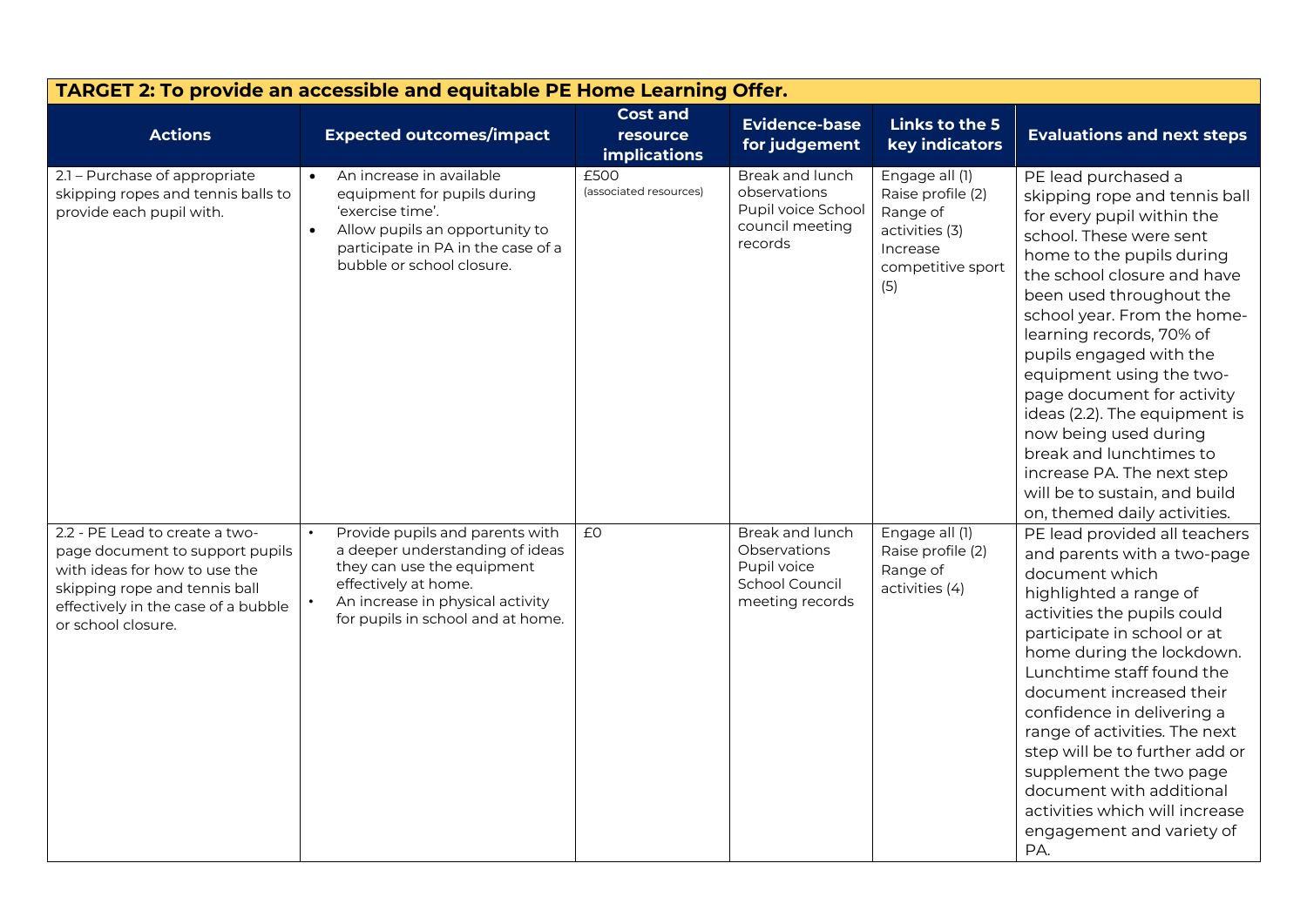| 2.3 – Purchase of class storage<br>boxes for skipping ropes and<br>tennis balls to be safely and<br>appropriately stored away in<br>class. | Ensure resources are adequately<br>looked after and maintained.<br>An in physical activity for pupils<br>in school and at home. | £70 | Break and lunch<br>observations<br>I Teacher feedback   Range of | Engage all (1)<br>Raise profile (2)<br>$\vert$ activities (4) | PE lead purchased<br>appropriate storage for the<br>equipment and is now<br>storage in the equipment<br>shed on the playground. |
|--------------------------------------------------------------------------------------------------------------------------------------------|---------------------------------------------------------------------------------------------------------------------------------|-----|------------------------------------------------------------------|---------------------------------------------------------------|---------------------------------------------------------------------------------------------------------------------------------|
|--------------------------------------------------------------------------------------------------------------------------------------------|---------------------------------------------------------------------------------------------------------------------------------|-----|------------------------------------------------------------------|---------------------------------------------------------------|---------------------------------------------------------------------------------------------------------------------------------|

| TARGET 3: To increase the opportunities for, and participation in, intra-school competitions.                                            |                                                                                                                                                                              |                                                                                   |                                                              |                                                                                                           |                                                                                                                                                                                                                                                                                                                                                                                                                                                      |  |
|------------------------------------------------------------------------------------------------------------------------------------------|------------------------------------------------------------------------------------------------------------------------------------------------------------------------------|-----------------------------------------------------------------------------------|--------------------------------------------------------------|-----------------------------------------------------------------------------------------------------------|------------------------------------------------------------------------------------------------------------------------------------------------------------------------------------------------------------------------------------------------------------------------------------------------------------------------------------------------------------------------------------------------------------------------------------------------------|--|
| <b>Actions</b>                                                                                                                           | <b>Expected outcomes/impact</b>                                                                                                                                              | <b>Cost and</b><br><b>resource</b><br><b>implications</b>                         | <b>Evidence-base</b><br>for judgement                        | Links to the 5<br>key indicators                                                                          | <b>Evaluations and next steps</b>                                                                                                                                                                                                                                                                                                                                                                                                                    |  |
| 3.1 – To retain a member of staff (a<br>PE specialist) with direct<br>responsibility for PE and<br>development of competitive<br>sports. | Increased capacity for leaders to<br>develop PE as a subject and carry<br>out actions outlined within this<br>document.<br>Increased opportunities for<br>competitive sport. | £4000<br>(contribution to salary from<br>PE and Sports<br>Premium)                | Records of<br>participation in<br>competitions               | Engage all (1)<br>Raise profile (2)<br>Range of activities<br>Increase<br>competitive sport<br>(5)        | PE Specialist has been able to<br>support staff in delivering<br>intra-school sport<br>competitions when possible<br>as COVID-19 impacted on<br>some competitions planned.<br>Four competitions have been<br>delivered. The next step is to<br>ensure that intra-school<br>competitions are delivered<br>straight away in Autumn 1 of<br>the next academic year to<br>ensure all pupils participate in<br>a wider range of sporting<br>competitions. |  |
| 3.2 - To arrange a calendar of<br>intra-school competitions.                                                                             | Increased opportunity for all<br>pupils to participate in<br>competitive sport.                                                                                              | £300<br>(half day termly cover<br>costs for releasing PE<br>leader to coordinate) | Record of<br>participation in<br>competitions<br>Pupil voice | Engage all (1)<br>Raise profile (2)<br>Range of activities<br>(4)<br>Increase<br>competitive sport<br>(5) | A calendar was created for the<br>intra-sport competitions<br>however as mentioned in 3.1,<br>most were affected due to<br>COVID-19 restrictions with PE.<br>PE Lead to create a new sport<br>competition calendar for the<br>following academic year and<br>identify any sports which<br>need to be covered.                                                                                                                                        |  |